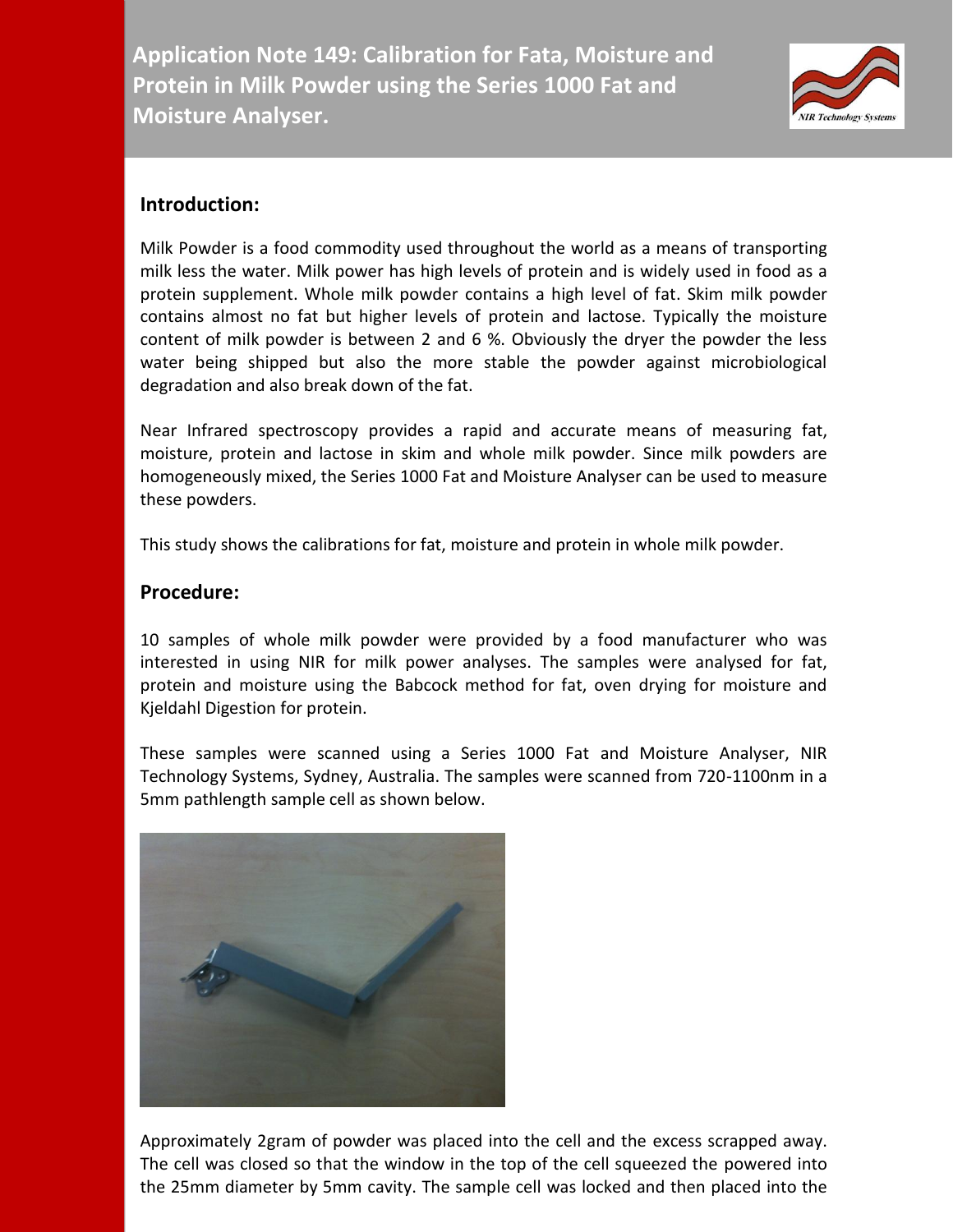Series 1000 analyser where the Near Infrared Transmission spectra were collected using NTAS (NIR Technology Analysis Software). Six spectra for each sample by repacking the cell three times and scanning each packing twice.

A Partial Least Squares regression analysis was performed on the spectra data and the corresponding fat, moisture and protein reference data.

A calibration for each component was developed, however only a calibration for fat and moisture was downloaded back into Series 1000, since this instrument only supports two constituent analyses, ie, fat and moisture.

To test the calibration, 5 samples were analysed in prediction. To test the calibration for precision, 1 sample was analysed 10 times, ie, 5 repacks analysed twice.

## **Results:**







Figure 3. Fat Calibration Plot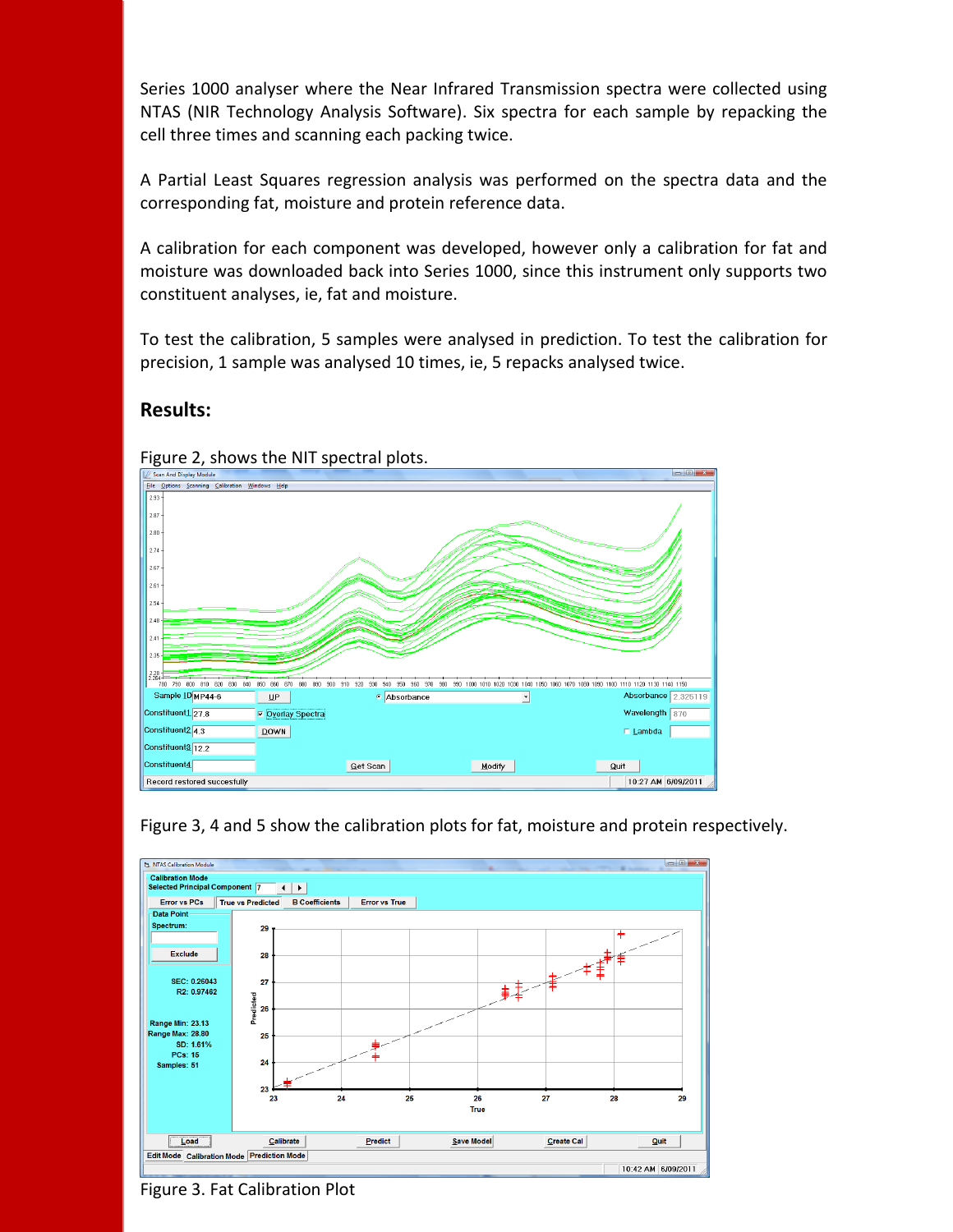







| Table 1. shows the prediction results for the 5 samples analysed in prediction. |         |         |          |                  |                 |        |  |  |  |
|---------------------------------------------------------------------------------|---------|---------|----------|------------------|-----------------|--------|--|--|--|
| Sample                                                                          | NIR Fat | Ref Fat | Fat Diff | <b>NIR Moist</b> | <b>Ref Mois</b> |        |  |  |  |
|                                                                                 |         |         |          |                  |                 |        |  |  |  |
| MP <sub>1</sub>                                                                 | 27.93   | 27.9    | 0.03     | 6.39             | 6.3             | 0.09   |  |  |  |
| MP1                                                                             | 28.11   | 27.9    | 0.21     | 6.37             | 6.3             | 0.07   |  |  |  |
| MP3                                                                             | 24.24   | 24.5    | $-.26$   | 5.08             | 5.0             | $-.08$ |  |  |  |
| MP3                                                                             | 24.19   | 24.5    | $-.31$   | 5.00             | 5.0             | 0      |  |  |  |
| MP10                                                                            | 27.58   | 27.6    | $-.02$   | 5.02             | 4.8             | 0.22   |  |  |  |
| <b>MP10</b>                                                                     | 27.56   | 27.6    | $-.04$   | 5.05             | 4.8             | 0.25   |  |  |  |
| <b>MP25</b>                                                                     | 27.03   | 27.1    | $-.07$   | 6.28             | 6.2             | 0.08   |  |  |  |
| <b>MP25</b>                                                                     | 26.95   | 27.1    | $-.15$   | 6.30             | 6.2             | 0.1    |  |  |  |
| <b>MP44</b>                                                                     | 27.49   | 27.8    | $-.31$   | 4.31             | 4.3             | 0.01   |  |  |  |
| <b>MP44</b>                                                                     | 27.45   | 27.8    | $-.35$   | 4.37             | 4.3             | 0.07   |  |  |  |
| Sep                                                                             |         |         | 0.18     |                  |                 | 0.08   |  |  |  |